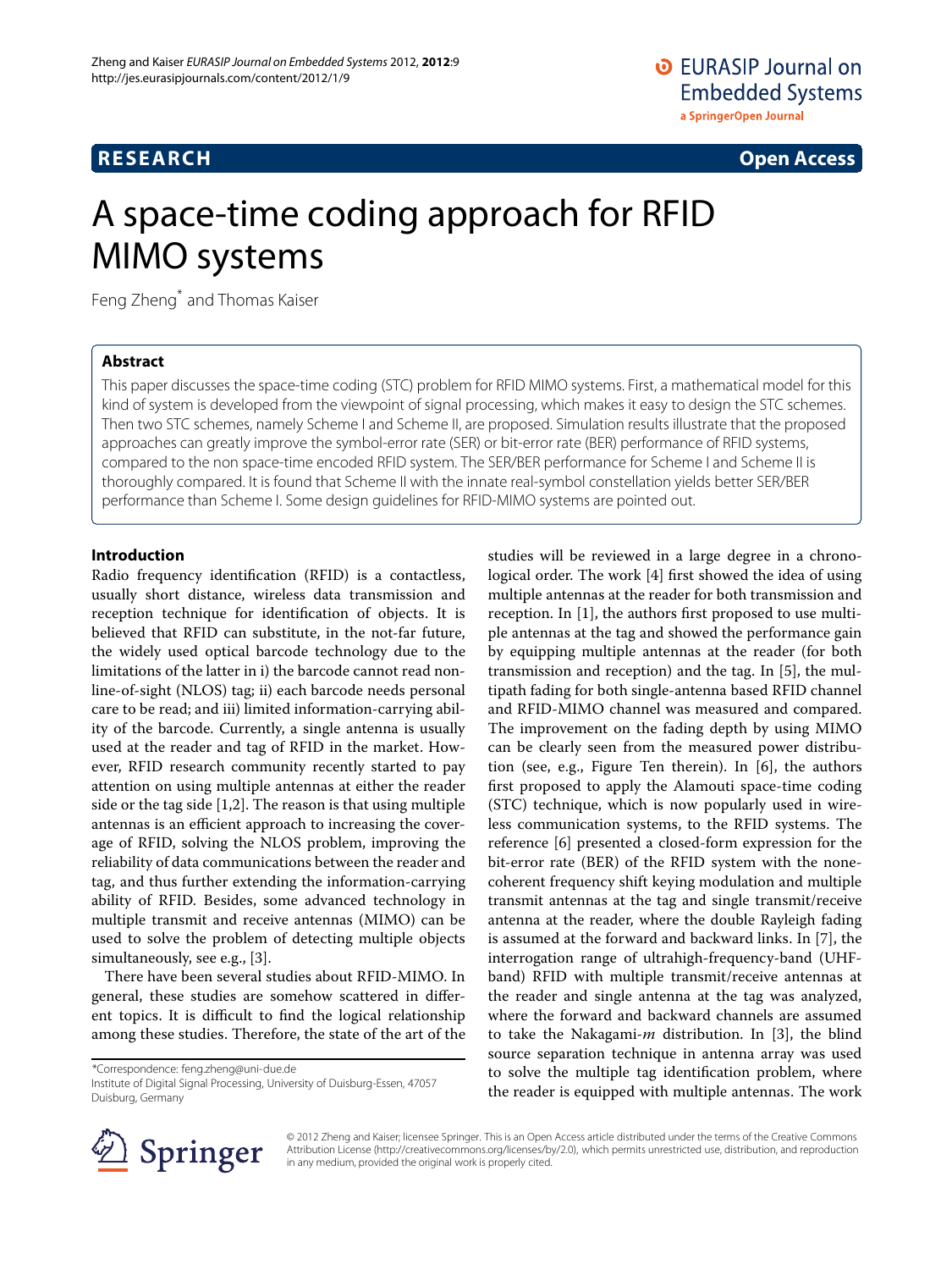[\[8\]](#page-9-7) applied the maximal ratio combining technique to the RFID receiver, where the channel of the whole chain, including forward link, backscattering coefficient, and backward link, was estimated and used as the weighting coefficient for the combining branches. In [\[9\]](#page-9-8), a prototype for the RFID-MIMO in the UHF-band was reported. In [\[10\]](#page-9-9), both MIMO-based zero-forcing and minimummean-square-error receivers were used to deal with the multiple-tag identification problem, where the channel of the whole chain was estimated, similar to the approach in [\[8\]](#page-9-7). It is reported in [\[11\]](#page-9-10) that four antennas are fabricated in a given fixed surface at the reader. The measurement results showed that an increase of 83% in area gave a 300% increase in available power to turn on a given tag load and the operational distance of the powered device is increased to 100 cm by the four-antenna setup from roughly 40 cm for the single-antenna setup. The result in [\[11\]](#page-9-10) suggests that the MIMO technique can be very promising to the RFID technology.

In the aforementioned reports, the Alamouti STC technique has been shown to be able to extend to RFID-MIMO systems. However, it can only apply to the case where the tag has two antennas. Since implementing four antennas at the tag have been shown to be possible in experiments, it is necessary to investigate the possibility of applying other STC techniques to RFID-MIMO systems. In this paper, we will study how to apply the real orthogonal design (ROD) technique, proposed by Tarokh et al. in [\[12\]](#page-9-11), to RFID-MIMO systems. This technique is suitable for the case where the tag is equipped up to eight antennas, which should be sufficient for the RFID technology in the near future.

The paper is organized as follows. A modified MIMO-RFID channel model will be developed in Section ["Channel Modeling of RFID MIMO Wireless Systems"](#page-1-0). The ROD in [\[12\]](#page-9-11) and the companion of the ROD (CROD) proposed in [\[13\]](#page-9-12) are briefly introduced in Section ["A Space-Time Coding Scheme for RFID MIMO Systems"](#page-2-0). Two space-time decoding approaches for RFID MIMO systems will be discussed in Section ["Two Space-Time](#page-4-0) [Decoding Approaches for RFID MIMO Systems"](#page-4-0). Section ["Simulation Results"](#page-4-1) presents the simulation results and discussions, and Section ["Conclusions"](#page-9-13) concludes the paper.

#### <span id="page-1-0"></span>**Channel Modeling of RFID MIMO Wireless Systems**

In this paper our discussion is confined only on narrowband RFID systems. The block diagram of the RFID MIMO system is illustrated in Figure [1,](#page-1-1) where both the reader and tag are equipped with multiple antennas.

In terms of equation [\(1\)](#page-1-2) of [\[1\]](#page-9-0), the narrowband RFID MIMO wireless channel can be expressed as

$$
\mathbf{y}(t) = \mathbf{H}^{\text{b}}\mathbf{S}(t)\mathbf{H}^{\text{f}}\mathbf{x}(t) + \mathbf{n}(t),\tag{1}
$$

<span id="page-1-1"></span>where the reader and tag are equipped with  $N_{\rm rd}$  and  $N_{\rm tag}$ antennas, respectively, **x** (an  $N_{\text{rd}} \times 1$  vector) is the transmitted signal at the reader, **y** (an  $N_{\text{rd}} \times 1$  vector) is the received signal at the reader, **n** is the receiver noise, **H**<sup>f</sup> (an  $N_{\text{tag}} \times N_{\text{rd}}$  matrix) is the channel matrix from the reader to the tag,  $H^b$  (an  $N_{rd} \times N_{tag}$  matrix) is the channel matrix from the tag to the reader, and **S** is the backscattering matrix, which is also called signaling matrix. It is assumed that the  $N_{rd}$  antennas at the reader are used for both reception and transmission. This assumption is just for brevity of the notation. It is straightforward to extend the approach presented in this paper to the case where the reader has different numbers of antennas for reception and transmission. The channels **H**<sup>f</sup> and **H**<sup>b</sup> are assumed to be complex Gaussian distributed, **H**<sup>f</sup> and **H**<sup>b</sup> are mutually independent, and all the entries of either  $H<sup>f</sup>$  or  $H<sup>b</sup>$  are independent of each other. It is also assumed that  $\text{Re}(\mathbf{H}^{\text{f}})$ ,  $Im(\mathbf{H}^f)$ , Re( $\mathbf{H}^b$ ), Im( $\mathbf{H}^b$ ) are mutually independent and of the same distribution.

In most general case where the modulated backscatter signals at the tag are transferred between the antennas, the signaling matrix **S** is a full matrix [\[1\]](#page-9-0). However no application of the full signalling matrix has been identified up to now [\[1\]](#page-9-0). Therefore, we will consider the situation where the RF tag antennas modulate backscatter with different signals and no signals are transferred between the antennas. In this case, the signaling matrix is a diagonal matrix [\[1\]](#page-9-0)

$$
\mathbf{S}(t) = \text{diag}\left\{\Gamma_1(t), \ \Gamma_2(t) \ldots, \Gamma_{N_{\text{tag}}}(t)\right\} \ \text{with} \ |\Gamma_i(t)| \leq 1,
$$

where  $\Gamma_i(t)$  is the backscattering coefficient of *i*th antenna at the tag. The *i*th tag identity (ID) is contained in the coefficient  $\Gamma_i(t)$ .

<span id="page-1-2"></span>Note that in the RFID system, the transmitted signal **x** is mainly used to carry the transmit power, while the information data (i.e., tag ID) is carried out by **S**. Therefore, the

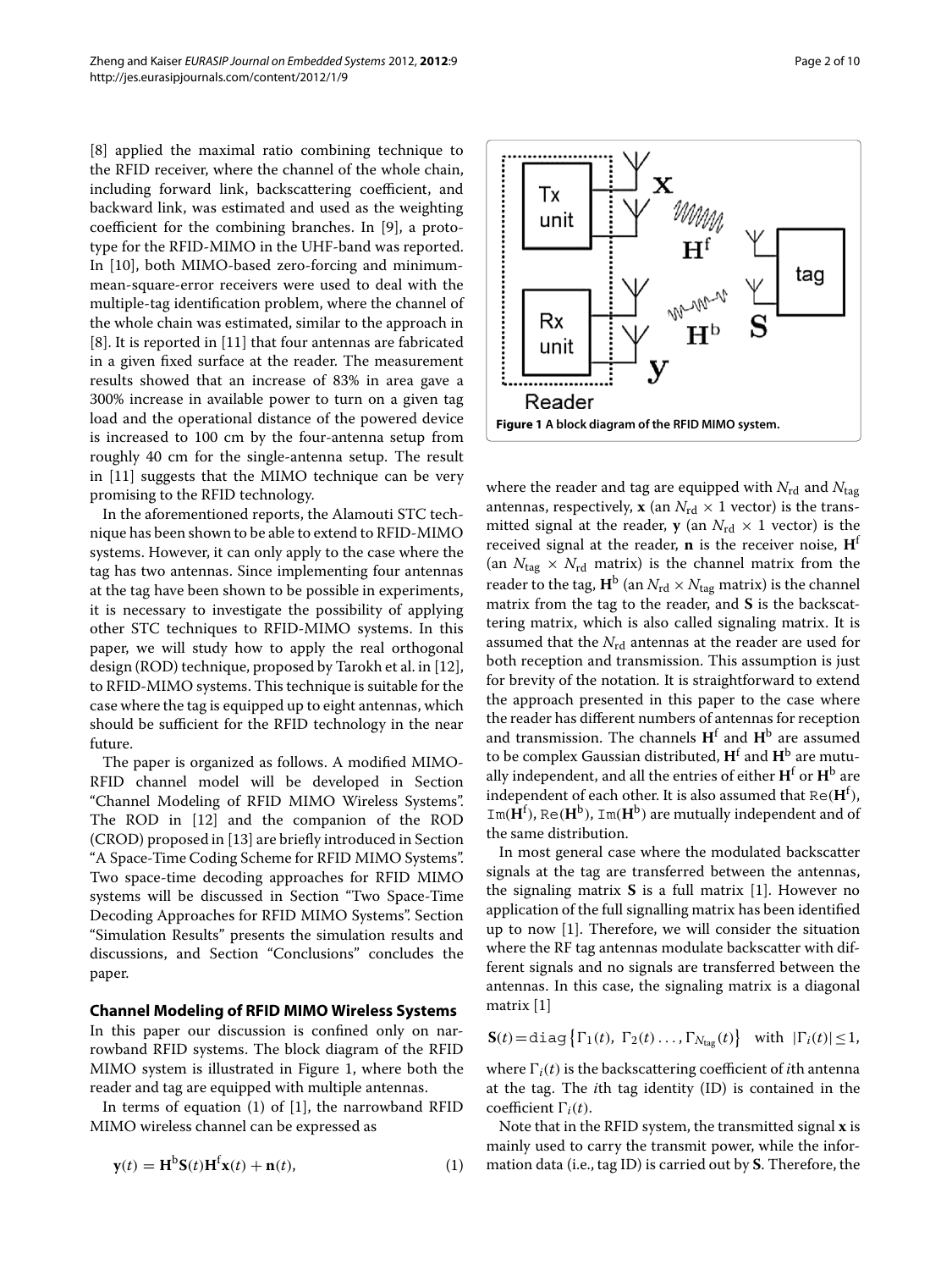central issue for the RFID is to decode  $\Gamma_1, \ldots, \Gamma_{N_{\text{tag}}}$  from the received signal. Next we transform equation [\(1\)](#page-1-2) to the conventional form in signal processing. Let us define

$$
\boldsymbol{\gamma}(t) = \begin{bmatrix} \Gamma_1(t) \\ \Gamma_2(t) \\ \vdots \\ \Gamma_{N_{\text{tag}}}(t) \end{bmatrix}, \quad \mathbf{H}^{\text{f}} = \begin{bmatrix} \mathbf{H}_1^{\text{f}} \\ \mathbf{H}_2^{\text{f}} \\ \vdots \\ \mathbf{H}_{N_{\text{tag}}^{\text{f}}}^{\text{f}} \end{bmatrix}.
$$
 (2)

Then equation [\(1\)](#page-1-2) can be rewritten as

$$
\mathbf{y}(t) = \mathbf{H}^{\mathsf{b}} \text{diag} \{ \Gamma_{1}(t), \Gamma_{2}(t), \ldots, \Gamma_{N_{\text{tag}}}(t) \} \mathbf{H}^{\mathsf{f}} \mathbf{x}(t) + \mathbf{n}(t)
$$
\n
$$
= \mathbf{H}^{\mathsf{b}} \text{diag} \{ 1, 0, \ldots, 0 \} \mathbf{H}^{\mathsf{f}} \mathbf{x}(t) \Gamma_{1}(t)
$$
\n
$$
+ \mathbf{H}^{\mathsf{b}} \text{diag} \{ 0, 1, \ldots, 0 \} \mathbf{H}^{\mathsf{f}} \mathbf{x}(t) \Gamma_{2}(t) + \cdots
$$
\n
$$
+ \mathbf{H}^{\mathsf{b}} \text{diag} \{ 0, 0, \ldots, 1 \} \mathbf{H}^{\mathsf{f}} \mathbf{x}(t) \Gamma_{N_{\text{tag}}}(t) + \mathbf{n}(t)
$$
\n
$$
= \mathbf{H}^{\mathsf{b}} \begin{bmatrix} \mathbf{H}_{1}^{\mathsf{f}} \\ \mathbf{0} \\ \vdots \\ \mathbf{0} \end{bmatrix} \mathbf{x}(t) \Gamma_{1}(t) + \mathbf{H}^{\mathsf{b}} \begin{bmatrix} \mathbf{0} \\ \mathbf{H}_{2}^{\mathsf{f}} \\ \vdots \\ \mathbf{0} \end{bmatrix} \mathbf{x}(t) \Gamma_{2}(t) + \cdots
$$
\n
$$
+ \mathbf{H}^{\mathsf{b}} \begin{bmatrix} \mathbf{0} \\ \mathbf{0} \\ \vdots \\ \mathbf{H}_{N_{\text{tag}}}^{\mathsf{f}} \end{bmatrix} \mathbf{x}(t) \Gamma_{N_{\text{tag}}}(t) + \mathbf{n}(t)
$$
\n
$$
= \mathbf{H}^{\mathsf{b}} \begin{bmatrix} \mathbf{H}_{1}^{\mathsf{f}} \mathbf{x}(t) & 0 & \cdots & 0 \\ \mathbf{0} & \mathbf{H}_{2}^{\mathsf{f}} \mathbf{x}(t) & \cdots & 0 \\ \vdots & \vdots & \ddots & \vdots \\ \mathbf{0} & 0 & \cdots & \mathbf{H}_{N_{\text{tag}}}^{\mathsf{f}} \mathbf{x}(t) \end{bmatrix}
$$
\n
$$
= \mathbf
$$

where

$$
\check{\mathbf{H}}(t) := \left[ \begin{array}{cccc} \mathbf{H}_1^f \mathbf{x}(t) & 0 & \cdots & 0 \\ 0 & \mathbf{H}_2^f \mathbf{x}(t) & \cdots & 0 \\ \vdots & \vdots & \ddots & \vdots \\ 0 & 0 & \cdots & \mathbf{H}_{N_{\text{tag}}}^f \mathbf{x}(t) \end{array} \right].
$$

Equation [\(3\)](#page-2-1) converts the original system model [\(1\)](#page-1-2) to the conventional form in signal processing: the signal to be estimated or decoded is packed in a vector, whose entries are independent of each other.

# <span id="page-2-0"></span>**A Space-Time Coding Scheme for RFID MIMO Systems**

Let us first review the real orthogonal design proposed by Tarokh et al. in [\[12\]](#page-9-11).

**Definition 1.** [\[12\]](#page-9-11) A real orthogonal design  $G$  of size  $m$ is an  $m \times k$  matrix with entries  $0, \pm S_1, \pm S_2, \ldots, \pm S_k$ such that  $\mathcal{G}\mathcal{G}^T = \mathbf{D}$ , where  $\mathbf{D}$  is a diagonal matrix with diagonal entries being  $\mathbf{D}_{ii} = l_{i1} \mathcal{S}_1^2 + l_{i2} \mathcal{S}_2^2 + \cdots + l_{ik} \mathcal{S}_k^2$  $i = 1, 2, ..., m$ , and the coefficients  $l_{i1}, l_{i2}, ..., l_{ik}$  are strictly positive integers.

In some cases, we need to explicitly specify the arguments of *G*. In these cases, the ROD will be denoted as  $G(S_1, S_2, \ldots, S_k)$ , where  $S_1, S_2, \ldots, S_k$  are the arguments of *G*.

The construction of general RODs can be found in [\[12\]](#page-9-11). For completeness, the RODs for the cases of  $m =$ 2, 3, 4, denoted as  $G^{(2)}$ ,  $G^{(3)}$ ,  $G^{(4)}$  respectively, are listed as follows:

<span id="page-2-2"></span>
$$
\mathcal{G}^{(2)} = \begin{bmatrix} \mathcal{S}_1 & -\mathcal{S}_2 \\ \mathcal{S}_2 & \mathcal{S}_1 \end{bmatrix},\tag{4}
$$

$$
\mathcal{G}^{(3)} = \begin{bmatrix} S_1 & -S_2 & -S_3 & -S_4 \\ S_2 & S_1 & S_4 & -S_3 \\ S_3 & -S_4 & S_1 & S_2 \end{bmatrix},
$$
\n(5)

<span id="page-2-3"></span>
$$
\mathcal{G}^{(4)} = \begin{bmatrix} S_1 & -S_2 & -S_3 & -S_4 \\ S_2 & S_1 & S_4 & -S_3 \\ S_3 & -S_4 & S_1 & S_2 \\ S_4 & S_3 & -S_2 & S_1 \end{bmatrix} . \tag{6}
$$

For the construction of  $G^{(5)}, \ldots, G^{(8)}$ , readers are referred to [\[12\]](#page-9-11).

To formulate the decoding algorithm for the ROD, let us define the companion of the ROD as follows.

**Definition 2.** A companion of a real orthogonal design  $G(S_1, S_2, \ldots, S_k)$ , denoted as  $G_c(\alpha_1, \alpha_2, \ldots, \alpha_m)$ , is a matrix satisfying the following equation

<span id="page-2-1"></span>
$$
[\alpha_1 \ \alpha_2 \ \cdots \ \alpha_m] \mathcal{G} \ (\mathcal{S}_1, \mathcal{S}_2, \ldots, \mathcal{S}_k) = [\mathcal{S}_1 \mathcal{S}_2 \cdots \mathcal{S}_k] \times \mathcal{G}_c \ (\alpha_1, \alpha_2, \ldots, \alpha_m).
$$

For the RODs as shown in equations  $(4)-(6)$  $(4)-(6)$  $(4)-(6)$ , their CRODs are

<span id="page-2-4"></span>
$$
\mathcal{G}_c^{(2)} = \begin{bmatrix} \alpha_1 & \alpha_2 \\ \alpha_2 & -\alpha_1 \end{bmatrix},\tag{7}
$$

$$
\mathcal{G}_c^{(3)} = \begin{bmatrix} \alpha_1 & \alpha_2 & \alpha_3 & 0 \\ \alpha_2 & -\alpha_1 & 0 & \alpha_3 \\ \alpha_3 & 0 & -\alpha_1 & -\alpha_2 \\ 0 & -\alpha_3 & \alpha_2 & -\alpha_1 \end{bmatrix},
$$
 (8)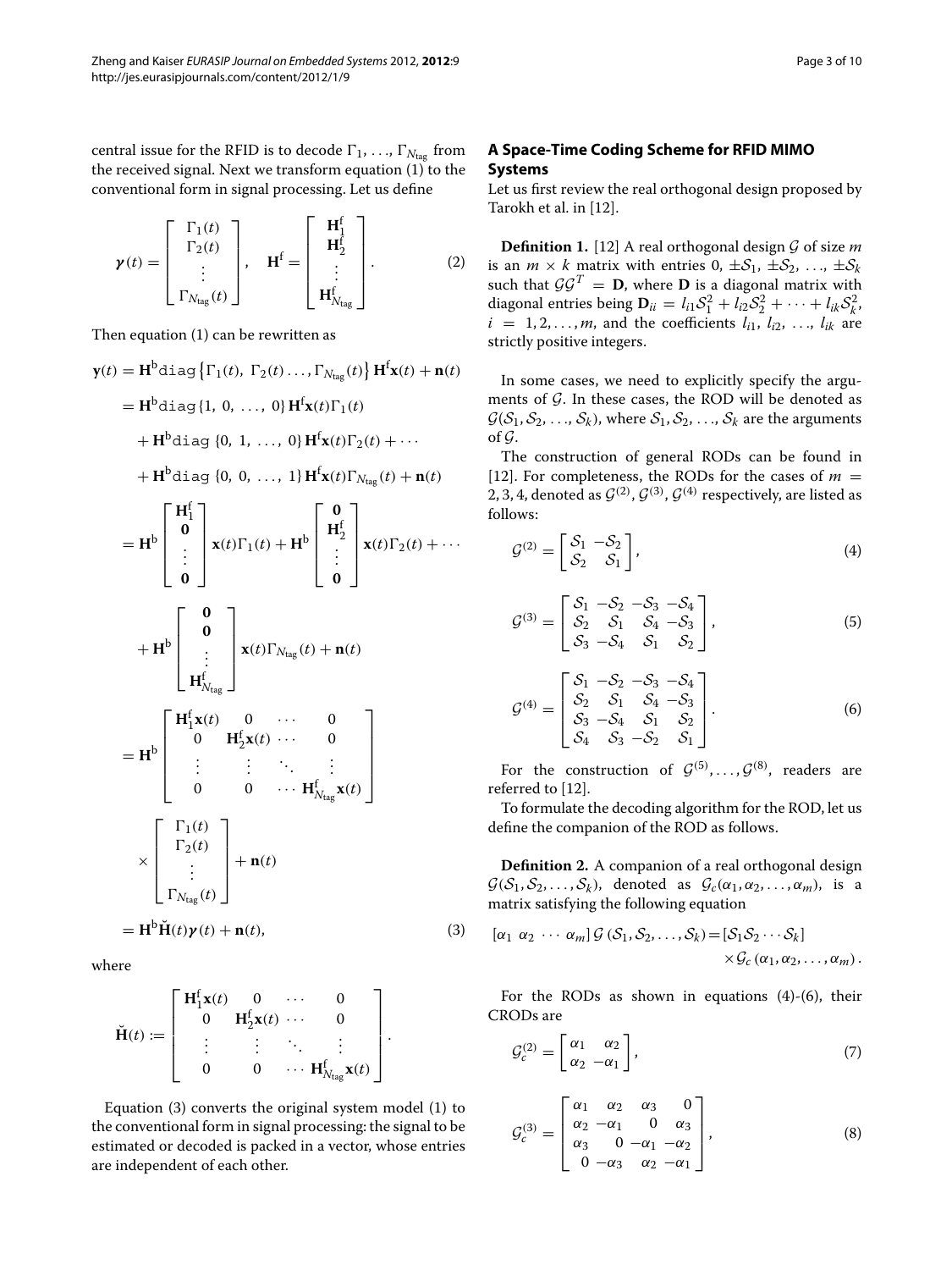<span id="page-3-0"></span>
$$
\mathcal{G}_c^{(4)} = \begin{bmatrix} \alpha_1 & \alpha_2 & \alpha_3 & \alpha_4 \\ \alpha_2 & -\alpha_1 & -\alpha_4 & \alpha_3 \\ \alpha_3 & \alpha_4 & -\alpha_1 & -\alpha_2 \\ \alpha_4 & -\alpha_3 & \alpha_2 & -\alpha_1 \end{bmatrix} . \tag{9}
$$

For a given ROD, the calculation of its CROD is given in [\[13\]](#page-9-12).

For the CRODs as defined in equations [\(7\)](#page-2-4)-[\(9\)](#page-3-0), it can be easily shown that the following equality

$$
\mathcal{G}_c[\,\mathcal{G}_c]^T = \sum_{j=1}^m \alpha_j^2 \cdot \mathbf{I}
$$
\n(10)

holds true, where the superscript  $<sup>T</sup>$  stands for the trans-</sup> pose (*without conjugate*!) of a matrix or vector. As can be seen from the discussion in Section ["Simulation Results"](#page-4-1), one can remove the inter-symbol interference (ISI) by using the above property of CROD, but the diversity gain thus obtained from the multiple channels is limited when the channel is complex instead of real.

To find the decoding scheme, let us consider the property of  $\mathcal{G}_c[\mathcal{G}_c]^H$ , where the superscript  $^H$  stands for the *conjugate* transpose of a matrix or vector. We have

$$
\mathcal{G}_c^{(2)}\left[\mathcal{G}_c^{(2)}\right]^H = \begin{bmatrix} \sum_{i=1}^2 |\alpha_i|^2 \ \alpha_1 \alpha_2^H - \alpha_1^H \alpha_2 \\ \star & \sum_{i=1}^2 |\alpha_i|^2 \end{bmatrix},\tag{11}
$$

$$
G_c^{(3)}[G_c^{(3)}]^{H} = \begin{bmatrix} \sum_{i=1}^{3} |\alpha_i|^2 & \alpha_1 \alpha_2^H - \alpha_1^H \alpha_2 & \alpha_1 \alpha_3^H - \alpha_1^H \alpha_3 & -\alpha_2 \alpha_3^H + \alpha_2^H \alpha_3 \\ & \star & \sum_{i=1}^{3} |\alpha_i|^2 & \alpha_2 \alpha_3^H - \alpha_2^H \alpha_3 & \alpha_1 \alpha_3^H - \alpha_1^H \alpha_3 \\ & \star & \star & \sum_{i=1}^{3} |\alpha_i|^2 & -\alpha_1 \alpha_2^H + \alpha_1^H \alpha_2 \\ & \star & \star & \sum_{i=1}^{3} |\alpha_i|^2 \end{bmatrix}
$$
\n
$$
(12)
$$

where the entry marked with  $\bigstar$  means that its value can be inferred from the value of its corresponding symmetric entry. It can be checked that the structural property as shown in equations [\(11\)](#page-3-1)-[\(13\)](#page-3-2) also holds true for higher dimensional CRODs.

Using RODs and the corresponding CRODs, a general space-time encoding scheme and two decoding approaches for RFID-MIMO systems can be developed as follows.

Consider the equivalent RFID-MIMO channel [\(3\)](#page-2-1). Denote by  $T_f$  a symbol period. Suppose that the channels of both forward and backward links do not change with time during a coding block period  $KT_f$ . The transmit signal **x** at the reader is also fixed during one coding block period  $KT_f$ . Therefore, the equivalent composite channel  $H<sup>b</sup>H$  will not change with time when we only consider the signal processing for one coding block. Let us define

$$
A = H^b \breve{H}.
$$

<span id="page-3-1"></span>Let  $G$  (of dimension  $N_{\text{tag}} \times K$ ) be a ROD in variables  $S_1, S_2, \ldots, S_K$ , where  $S_1, S_2, \ldots, S_K$  are the symbols to be transmitted at the *N*tag transmit antennas in one STC frame. Define

$$
\mathbf{w}(t) = \begin{bmatrix} w(t) \\ w(t - T_f) \\ \vdots \\ w(t - (K - 1)T_f) \end{bmatrix},
$$

where  $w(t)$  is the baseband waveform of the transmit signal at the tag. The transmitted signal across the *N*tag transmit antennas at the tag can be expressed as

<span id="page-3-2"></span>
$$
\boldsymbol{\gamma}(t) = \sqrt{\frac{E_0}{N_{\text{tag}}}} \mathcal{G}(\mathcal{S}_1, \mathcal{S}_2, \dots, \mathcal{S}_K) \mathbf{w}(t), \qquad (14)
$$

where  $E_0$  is the total power used for the transmission of one symbol per time slot. The scaling coefficient  $\sqrt{\frac{E_0}{N_{\rm tag}}}$  is to normalize the overall energy consumption per time slot

$$
G_c^{(4)}[G_c^{(4)}]^{H} =
$$
\n
$$
\begin{bmatrix}\n\sum_{i=1}^{4} |\alpha_i|^2 \alpha_1 \alpha_2^H - \alpha_1^H \alpha_2 - \alpha_3 \alpha_4^H + \alpha_3^H \alpha_4 \alpha_1 \alpha_3^H - \alpha_1^H \alpha_3 + \alpha_2 \alpha_4^H - \alpha_2^H \alpha_4 \alpha_1 \alpha_4^H - \alpha_1^H \alpha_4 - \alpha_2 \alpha_3^H + \alpha_2^H \alpha_3 \\
\hline\n\star & \sum_{i=1}^{4} |\alpha_i|^2 & \alpha_2 \alpha_3^H - \alpha_2^H \alpha_3 - \alpha_1 \alpha_4^H + \alpha_1^H \alpha_4 \alpha_2 \alpha_4^H - \alpha_2^H \alpha_4 + \alpha_1 \alpha_3^H - \alpha_1^H \alpha_3\n\end{bmatrix}
$$
\n
$$
\star
$$
\n
$$
\star
$$
\n
$$
\frac{1}{\sum_{i=1}^{4} |\alpha_i|^2}
$$
\n
$$
\star
$$
\n
$$
\star
$$
\n
$$
\frac{1}{\sum_{i=1}^{4} |\alpha_i|^2}
$$
\n
$$
\star
$$
\n
$$
\star
$$
\n
$$
\frac{1}{\sum_{i=1}^{4} |\alpha_i|^2}
$$
\n
$$
\star
$$
\n
$$
\star
$$
\n
$$
\frac{1}{\sum_{i=1}^{4} |\alpha_i|^2}
$$
\n
$$
\star
$$
\n
$$
\star
$$
\n
$$
\star
$$
\n
$$
\star
$$
\n
$$
\star
$$
\n
$$
\star
$$
\n
$$
\star
$$
\n
$$
\star
$$
\n
$$
\star
$$
\n
$$
\star
$$
\n
$$
\star
$$
\n
$$
\star
$$
\n
$$
\star
$$
\n
$$
\star
$$
\n
$$
\star
$$
\n
$$
\star
$$
\n
$$
\star
$$
\n
$$
\star
$$
\n
$$
\star
$$
\n
$$
\star
$$
\n
$$
\star
$$
\n
$$
\star
$$
\n
$$
\star
$$
\n<math display="</math>

,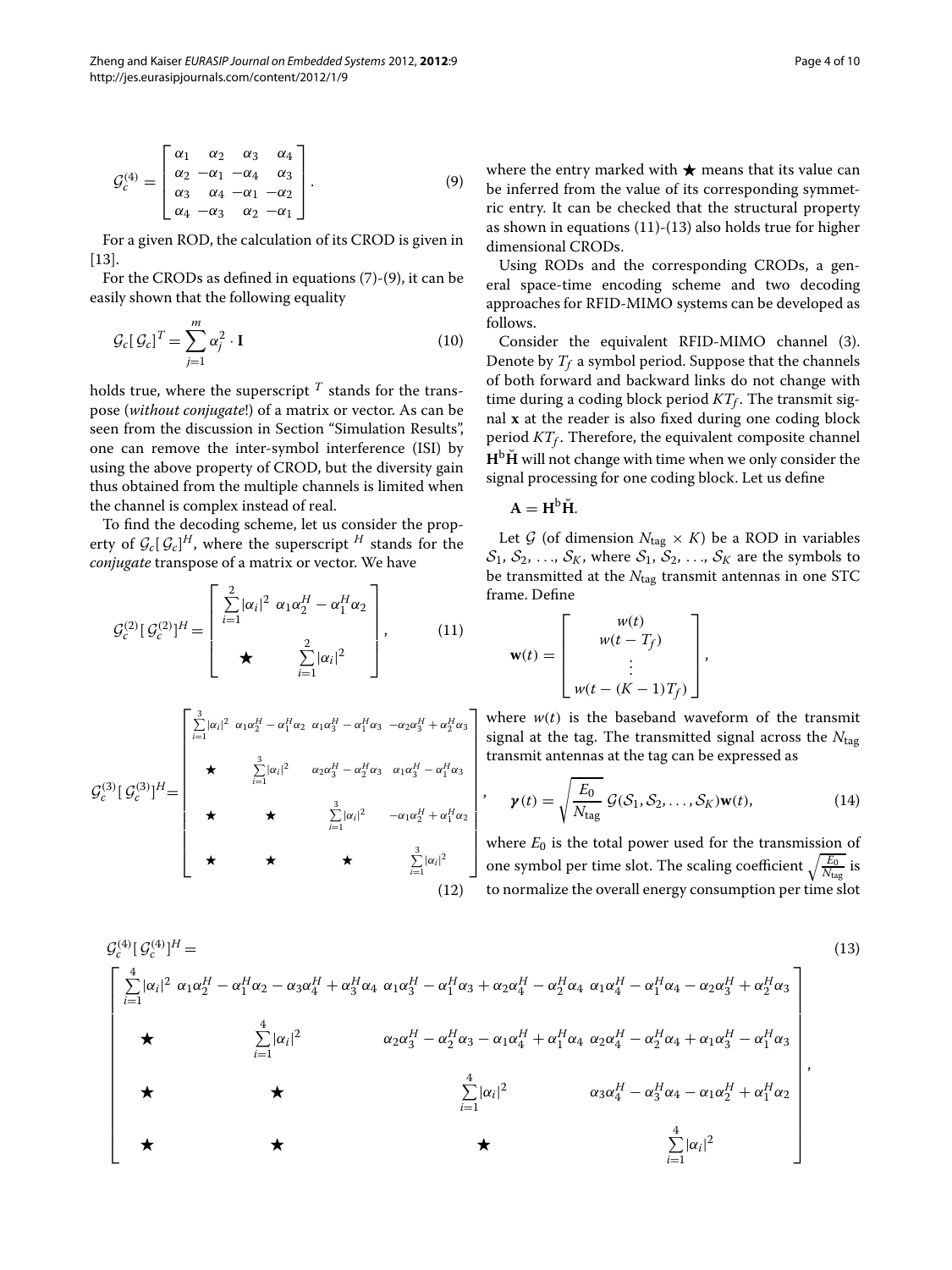at the tag side to be  $E_0$  no matter how many antennas are deployed at the tag.

#### **Two Space-Time Decoding Approaches for RFID MIMO Systems**

<span id="page-4-0"></span>The received signal after sampling can be expressed as

$$
\vec{\mathbf{y}} = \sqrt{\frac{E_0}{N_{\text{tag}}}} \mathbf{A} \mathcal{G}(\mathcal{S}_1, \mathcal{S}_2, \dots, \mathcal{S}_K) + \vec{\mathbf{n}},\tag{15}
$$

where **<sup>n</sup>** is the receiver noise (a matrix) at the corresponding time instant. Notice that  $\vec{y}$  is of dimension  $N_{\text{rd}} \times K$ , since one frame of the transmitted signal contains the pulses of *K* time slots.

Denote by  $[M]$ *j* the *j*th row of a matrix **M**. Let us consider the *j*th row of the matrix  $\vec{y}$  which is the received signal at the *j*th antenna of the reader for the time instants 1, ..., *K* respectively. Let

$$
[\mathbf{A}]_j = [\alpha_{j1} \ \alpha_{j2} \ \cdots \ \alpha_{jN_{tag}}].
$$

Since the transmitted signal is space-time coded, the entries in [ **y**]*<sup>j</sup>* should be related with each other somehow. Right-hand multiplying both sides of equation [\(15\)](#page-4-2) with the matrix  $[\mathcal{G}_c(\alpha_{j1}, \alpha_{j2}, \ldots, \alpha_{jN_{\text{tag}}})]^T$ , we have

$$
\mathbf{z}_{j} := [\vec{\mathbf{y}}]_{j} [G_{c}(\alpha_{j1}, \alpha_{j2}, \dots, \alpha_{jN_{\text{tag}}})]^{T}
$$
(16)  
\n
$$
= \left\{ \sqrt{\frac{E_{0}}{N_{\text{tag}}}} [\mathbf{A}]_{j} \mathcal{G}(S_{1}, S_{2}, \dots, S_{K}) + [\mathbf{n}]_{j} \right\}
$$
  
\n
$$
\times \left[ \mathcal{G}_{c}(\alpha_{j1}, \alpha_{j2}, \dots, \alpha_{jN_{\text{tag}}}) \right]^{T}
$$
  
\n
$$
= \left\{ \sqrt{\frac{E_{0}}{N_{\text{tag}}}} [\mathcal{S}_{1} \ \mathcal{S}_{2} \cdots \mathcal{S}_{K}] \mathcal{G}_{c}(\alpha_{j1}, \alpha_{j2}, \dots, \alpha_{jN_{\text{tag}}}) + [\mathbf{n}]_{j} \right\}
$$
  
\n
$$
\times \left[ \mathcal{G}_{c}(\alpha_{j1}, \alpha_{j2}, \dots, \alpha_{jN_{\text{tag}}}) \right]^{T}
$$
  
\n
$$
= \sqrt{\frac{E_{0}}{N_{\text{tag}}}} \sum_{k=1}^{N_{\text{tag}} [\alpha_{jk}]^{2} [\mathcal{S}_{1} \ \mathcal{S}_{2} \cdots \mathcal{S}_{K}] + [\mathbf{n}]_{j}
$$
  
\n
$$
\times \left[ \mathcal{G}_{c}(\alpha_{j1}, \alpha_{j2}, \dots, \alpha_{jN_{\text{tag}}}) \right]^{T}.
$$
(17)

From equation [\(17\)](#page-4-3) we can see that the transmitted symbols  $S_1, S_2, \ldots, S_K$  are decoupled from each other in the processed signal **z***<sup>j</sup>* through the processing algorithm [\(16\)](#page-4-4). However, it is not efficient to decode the symbols  $S_1, S_2, \ldots, S_K$  directly from [\(17\)](#page-4-3) since the complex channel makes the phase of  $\sum_{k=1}^{N_{\text{tag}}}\left[\alpha_{jk}\right]^2$  randomly change over [ 0,  $2\pi$ ]. Define

<span id="page-4-8"></span>
$$
\beta_j = \sum_{k=1}^{N_{\text{tag}}} \left[ \alpha_{jk} \right]^2.
$$
\n(18)

Multiplying both sides of [\(17\)](#page-4-3) by  $\beta_j^H$  will remove the phase ambiguity of the equivalent channel. This gives

$$
\bar{\mathbf{z}}_j := \beta_j^H \mathbf{z}_j = |\beta_j|^2 [\mathcal{S}_1 \ \mathcal{S}_2 \ \cdots \ \mathcal{S}_K] + \bar{\mathbf{n}}_j,\tag{19}
$$

where

<span id="page-4-5"></span>
$$
\bar{\mathbf{n}}_j = \beta_j^H [\ \vec{\mathbf{n}}]_j [\ \mathcal{G}_c(\alpha_{j1}, \alpha_{j2}, \ldots, \alpha_{jN_{\text{tag}}})]^T.
$$

<span id="page-4-2"></span>To collect all the diversities provided by multiple receive antennas at the reader, we sum up all  $\bar{z}_i$ 's. This gives

$$
\bar{\mathbf{z}} := \sum_{j=1}^{N_{\rm rd}} \bar{\mathbf{z}}_j = \sum_{j=1}^{N_{\rm rd}} |\beta_j|^2 \, \left[ \mathcal{S}_1 \ \mathcal{S}_2 \ \cdots \ \mathcal{S}_K \right] + \sum_{j=1}^{N_{\rm rd}} \bar{\mathbf{n}}_j. \ \ (20)
$$

The symbols  $S_1, S_2, \ldots, S_K$  can be easily decoded from equation [\(20\)](#page-4-5).

For the convenience of exposition in next section, we call the encoding and decoding scheme discussed above as Scheme I.

Another decoding scheme (hereafter it is referred to as Scheme II) is to exploit the property of the matrix  $\mathcal{G}_c(\mathcal{G}_c)^H$ , as shown in equations [\(11\)](#page-3-1)-[\(13\)](#page-3-2). Right-hand multiplying both sides of equation [\(15\)](#page-4-2) with the matrix  $\left[\right. \mathcal{G}_{c}(\alpha_{j1}, \alpha_{j2}, \ldots, \alpha_{jN_{\text{tag}}})\right]^H$ , we have

<span id="page-4-4"></span>
$$
\mathbf{u}_{j} := [\vec{\mathbf{y}}]_{j} [\mathcal{G}_{c}(\alpha_{j1}, \alpha_{j2}, \dots, \alpha_{jN_{\text{tag}}})]^{H}
$$
\n
$$
= \left\{ \sqrt{\frac{E_{0}}{N_{\text{tag}}}} [\mathcal{S}_{1} \ \mathcal{S}_{2} \cdots \mathcal{S}_{K}] \mathcal{G}_{c}(\alpha_{j1}, \alpha_{j2}, \dots, \alpha_{jN_{\text{tag}}}) + [\vec{\mathbf{n}}]_{j} \right\}
$$
\n
$$
\times [\mathcal{G}_{c}(\alpha_{j1}, \alpha_{j2}, \dots, \alpha_{jN_{\text{tag}}})]^{H}
$$
\n
$$
= \sqrt{\frac{E_{0}}{N_{\text{tag}}}} [\mathcal{S}_{1} \ \mathcal{S}_{2} \cdots \mathcal{S}_{K}] \cdot [\mathcal{G}_{c}(\alpha_{j1}, \alpha_{j2}, \dots, \alpha_{jN_{\text{tag}}})]^{H}
$$
\n
$$
\times [\mathcal{G}_{c}(\alpha_{j1}, \alpha_{j2}, \dots, \alpha_{jN_{\text{tag}}})]^{H} + [\vec{\mathbf{n}}]_{j}
$$
\n
$$
\times [\mathcal{G}_{c}(\alpha_{j1}, \alpha_{j2}, \dots, \alpha_{jN_{\text{tag}}})]^{H}.
$$
\n(21)

<span id="page-4-6"></span><span id="page-4-3"></span>From equations  $(21)$  and  $(11)-(13)$  $(11)-(13)$  $(11)-(13)$  we can see that, if the symbols  $S_1, S_2, \ldots, S_K$  are real, the symbol to be decoded, say  $S_k$  for some  $k$ , and the ISI caused by other symbols, are projected into different subspaces in the complex plane: the desired signal is in the real subspace, while the ISI is in the imaginary subspace. Therefore, a very simple decoding method for this case works in the following way: From *k*th entry of  $\mathbf{u}_i$  (denoted as  $\mathbf{u}_{i,k}$ ), get the real part of  $\mathbf{u}_{i,k}$ [denoted as Re  $(\mathbf{u}_{j,k})$ ], and then decode  $S_k$  in terms of  $Re(\mathbf{u}_{i,k})$ .

The diversities provided by multiple receive antennas at the reader can be collected in the following way:

<span id="page-4-7"></span>
$$
\bar{\mathbf{u}}_k := \sum_{j=1}^{N_{\rm rd}} \text{Re} \left( \mathbf{u}_{j,k} \right). \tag{22}
$$

Then  $S_k$  can be decoded in terms of  $\bar{u}_k$ .

#### <span id="page-4-1"></span>**Simulation Results**

In this section, we investigate the symbol-error rate (SER) or bit-error rate (BER) performance of both Schemes I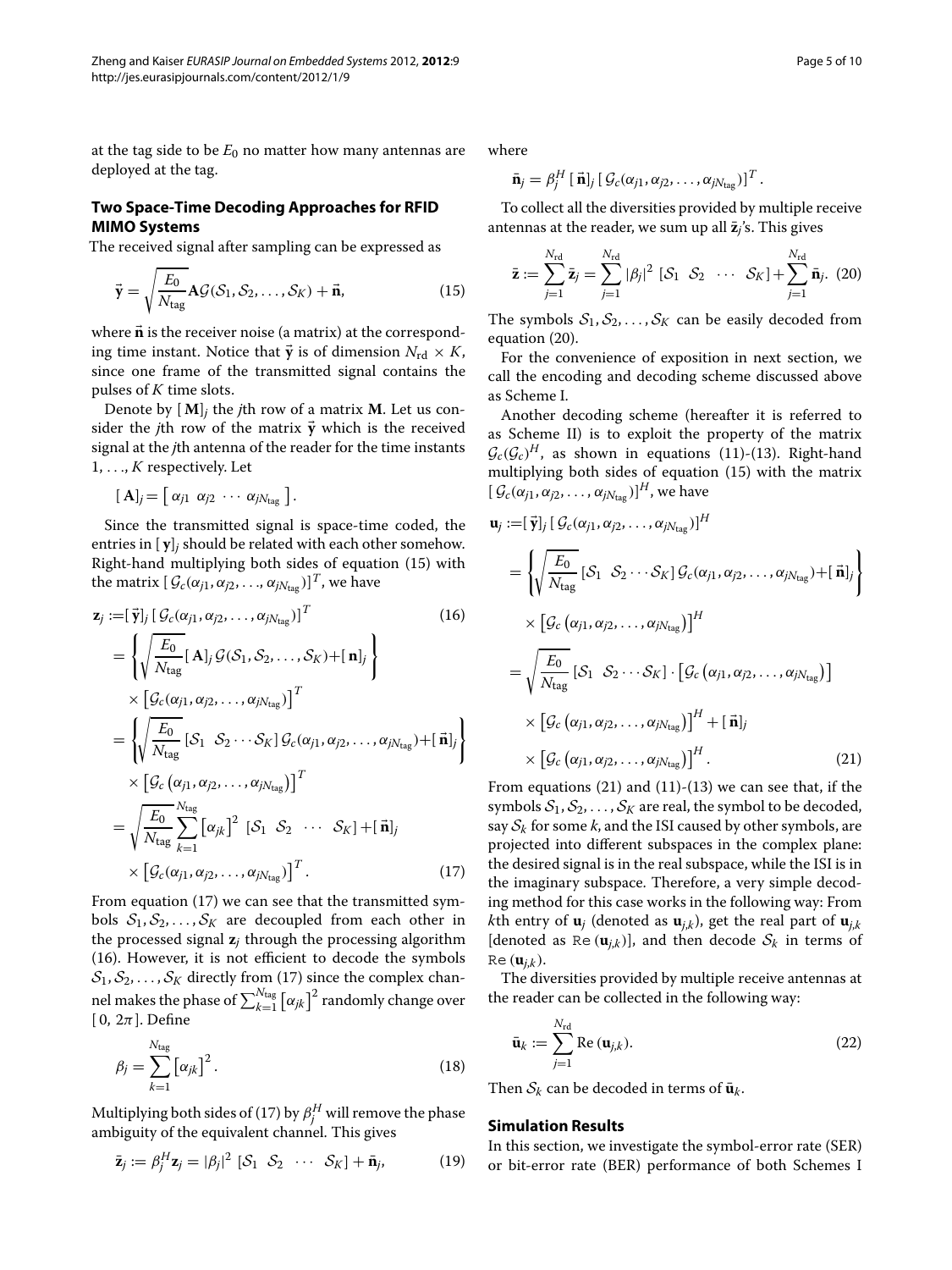and II. In Scheme I, the quadrature phase shift keying (QPSK) modulation is used and the constellation of transmitted symbols is  $\frac{\pm 1 \pm j}{\sqrt{2}}$ . In Scheme II, the binary phase shift keying (BPSK) modulation is used and the constellation of transmitted symbols is  $\pm 1$ . Therefore, the SER in Scheme II reduces to BER. At the transmitter of the reader, the signal **x** takes the form of a random vector whose entry is uniformly distributed among  $\pm \frac{1}{\sqrt{\Lambda}}$  $\frac{1}{N_{\text{rd}}}$ . It is seen that **x** is of unity power. Each entry of the channels **H**<sup>f</sup> and **H**<sup>b</sup> is of mean zero and variance unity.

In the figures to be shown, the signal-to-noise power ratio (SNR) is defined as the  $\frac{E_0}{\sigma_{\overline{\mathbf{n}}}^2}$ , where  $\sigma_{\overline{\mathbf{n}}}^2$  is the variance of the each entry of noise vector  $\vec{n}$ .

Figure [2](#page-5-0) shows the SER of Scheme I for different cases: Figures [2\(](#page-5-0)a) and (b) illustrate how the SER changes with  $N_{\text{tag}}$  for fixed  $N_{\text{rd}}$ , i.e., when  $N_{\text{rd}} = 1$  and 4 respectively; while Figures [2\(](#page-5-0)c) and (d) demonstrate how the SER changes with  $N_{\rm rd}$  for fixed  $N_{\rm tag}$ , i.e., when  $N_{\rm tag} = 1$  and 4 respectively.

Figure [3](#page-6-0) shows the BER of Scheme II for different cases: Figures [3\(](#page-6-0)a) and (b) illustrate how the BER changes with  $N_{\text{tag}}$  for fixed  $N_{\text{rd}}$ , i.e., when  $N_{\text{rd}} = 1$  and 4 respectively; while Figures [3\(](#page-6-0)c) and (d) demonstrate how the BER changes with  $N_{\text{rd}}$  for fixed  $N_{\text{tag}}$ , i.e., when  $N_{\text{tag}} = 1$  and 4 respectively.

From Figures [2](#page-5-0) and [3](#page-6-0) the following phenomena can be observed:

<span id="page-5-0"></span>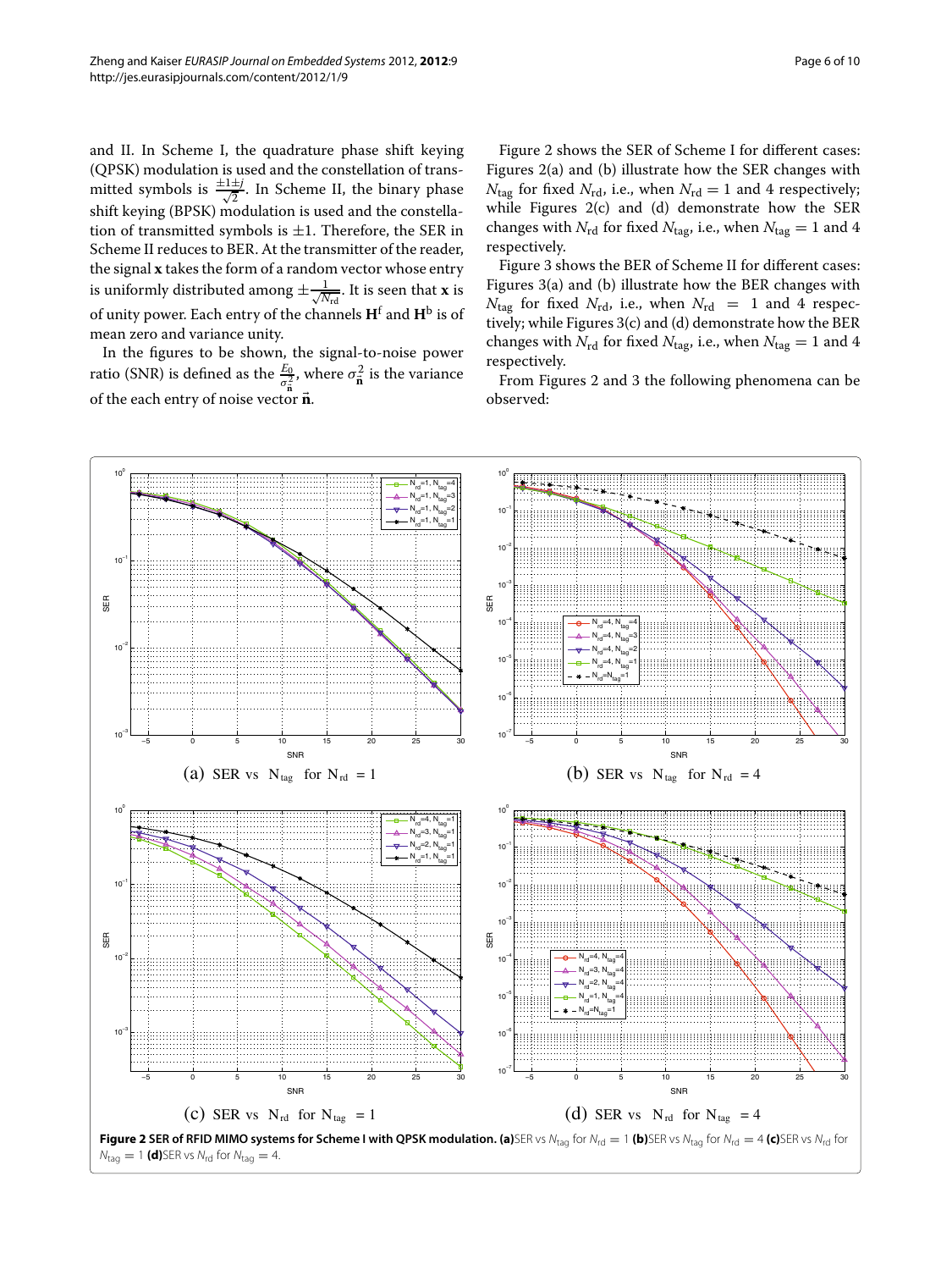Zheng and Kaiser *EURASIP Journal on Embedded Systems* 2012, **2012**:9 Page 7 of 10 http://jes.eurasipjournals.com/content/2012/1/9



<span id="page-6-1"></span><span id="page-6-0"></span>**Claim 1.** Comparing the dashed curves, which corresponds to the performance of the non space-time encoded RFID system with single antenna at both reader and tag sides, and the solid curves in Figures [2\(](#page-5-0)b), (d), and Figures [3\(](#page-6-0)b), (d), we see that deploying multiple antennas at both reader and tag can greatly improve the SER/BER performance of RFID systems.

**Claim 2.** When  $N_{\text{rd}}$  is fixed to be one, increasing  $N_{\text{tag}}$ *considerably* decreases the BER of the system in Scheme II, but only *marginally* decreases the SER of the system in Scheme I. For example, when SNR=18 dB and  $N_{\text{rd}} = 1$ , the BER of Scheme II decreases from  $1.6 \times 10^{-2}$  at *N*<sub>tag</sub> = 1 to 2.0 × 10<sup>-3</sup> at *N*<sub>tag</sub> = 2 and 8.8 × 10<sup>-5</sup> at  $N_{\text{tag}} = 4$ , respectively. For the same SNR and  $N_{\text{rd}}$ , the SER of Scheme I decreases from  $4.7 \times 10^{-2}$  at  $N_{\text{tag}} = 1$  to 2.9 × 10<sup>-2</sup> at  $N_{\text{tag}} = 2$  and 3.0 × 10<sup>-2</sup> at  $N_{\text{tag}} = 4$ respectively. The reason for this phenomenon is that the channel diversity provided by *N*tag antennas at the tag side is harvested by Scheme II [as seen from equations [\(11\)](#page-3-1)-[\(13\)](#page-3-2)], but not harvested by Scheme I [as seen from equation [\(17\)](#page-4-3)].

**Claim 3.** When  $N_{\text{tag}}$  is fixed to be one, increasing  $N_{\text{rd}}$ *noticeably* and *monotonically* decreases the SER or BER of the system. This phenomenon can be clearly seen from Figure [2\(](#page-5-0)c) and Figure [3\(](#page-6-0)c). The reason is that only the array gain is provided by the system when  $N_{\text{tag}} = 1$  and it is indeed collected by both Scheme I and Scheme II. Due to the double Rayleigh fading channel, the system performance cannot be improved conspicuously by only exploiting this array gain.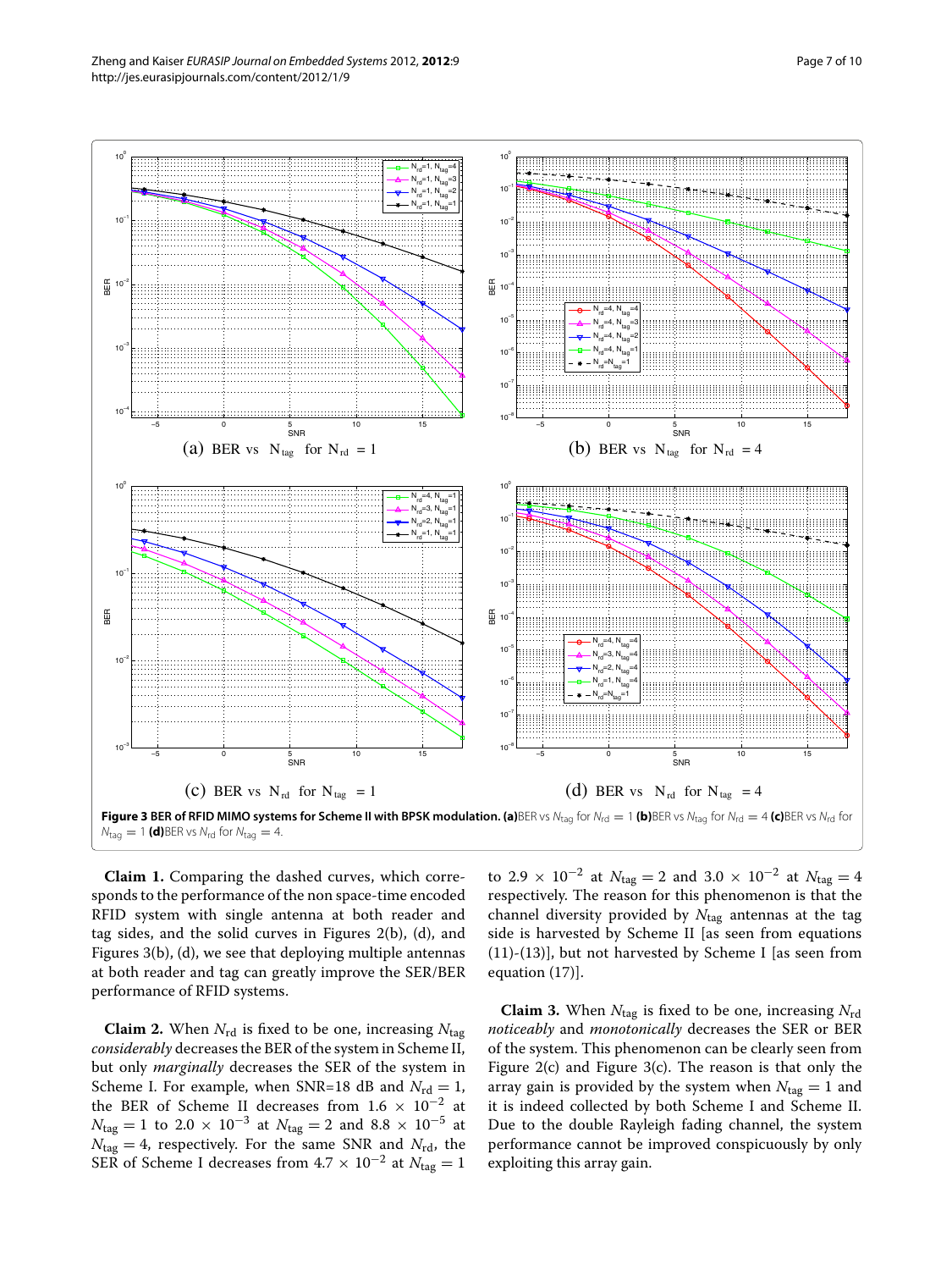**Claim 4.** When  $N_{\text{rd}}$  (or  $N_{\text{tag}}$ ) is fixed and greater than one, increasing *N*tag (or *N*rd) *greatly* decreases the SER or BER of the system, especially for Scheme II. For example, when SNR=18 dB and  $N_{\text{tag}} = 4$ , the SER of Scheme I decreases from  $3.0 \times 10^{-2}$  at  $N_{\text{rd}} = 1$  to  $2.7 \times 10^{-3}$  at  $N_{\rm rd}$  = 2 and 7.5 × 10<sup>-5</sup> at  $N_{\rm rd}$  = 4, respectively. For the same SNR and *N*tag, the BER of Scheme II decreases from 8.8 × 10<sup>-5</sup> at  $N_{\text{rd}} = 1$  to 1.2 × 10<sup>-6</sup> at  $N_{\text{rd}} = 2$ and 2.4  $\times$  10<sup>-8</sup> at  $N_{\text{tag}} = 4$  respectively. To achieve the BER=8.8 × 10<sup>-5</sup> for the case of Scheme II and  $N_{\text{tag}} = 4$ , the SNR gain is about 7.5 dB and 10 dB, respectively, by deploying  $N_{\text{rd}} = 2$  and  $N_{\text{rd}} = 4$  antennas at the reader, compared to the single-antenna setup at the reader. On the other side, to achieve the BER=1.3  $\times$  10<sup>-3</sup> for the case of Scheme II and  $N_{\text{rd}} = 4$ , the SNR gain is about 9 dB and 13.5 dB, respectively, by deploying  $N_{\text{tag}} = 2$  and  $N_{\text{tag}} = 4$ 

antennas at the tag, compared to the single-antenna setup at the tag. This is dramatic improvement for the system performance.

**Claim 5.** Scheme II yields much better SER performance than Scheme I. There are two reasons. The first reason, which is obvious, is that different symbol constellations are used in Schemes I and II. In the above simulations, one symbol in Scheme I actually carries two bit information, while one symbol in Scheme II carries only one bit information. The second reason, which is somewhat subtle to see, is that the diversity gain harvested by Scheme I is lower than that harvested by Scheme II, even though Scheme II throw away the signal in another half signal space. This observation can be seen by comparing equations [\(11\)](#page-3-1)-[\(13\)](#page-3-2) and [\(22\)](#page-4-7) (for Scheme II) and equations

<span id="page-7-0"></span>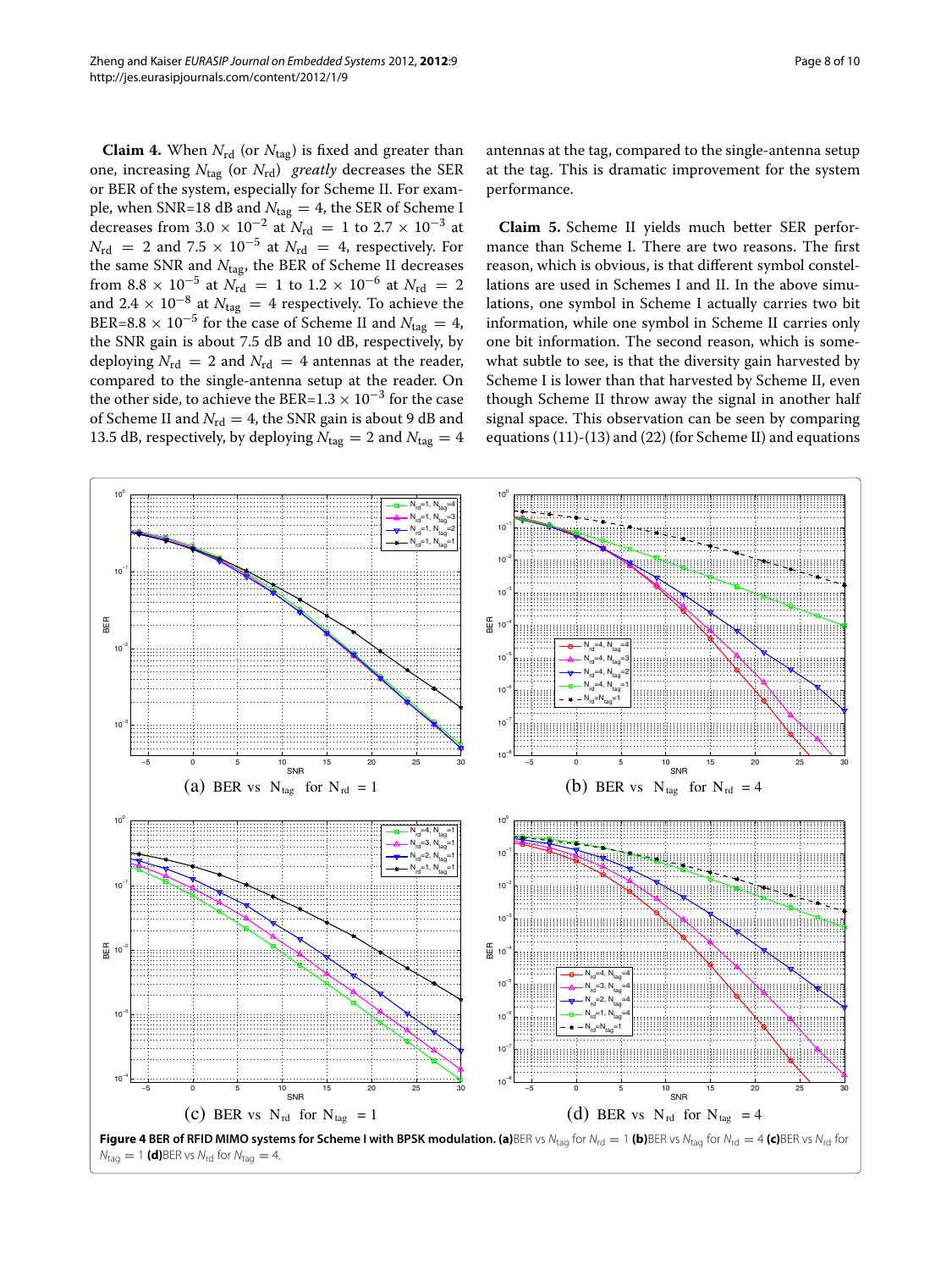[\(17\)](#page-4-3), [\(18\)](#page-4-8) and [\(20\)](#page-4-5) (for Scheme I). For Scheme I, it is seen from [\(17\)](#page-4-3) and [\(18\)](#page-4-8) that the  $N_{\text{tag}}$  independent channels are not coherently summed. In  $(20)$ , the  $N_{rd}$  independent summed-channels are further summed. Thus Scheme I yields a diversity order of N<sub>rd</sub> and the system-inherited diversity order *N*tag is sacrificed. For Scheme II, it is seen from  $(11)-(13)$  $(11)-(13)$  $(11)-(13)$  that the  $N_{\text{tag}}$  independent channels are first coherently summed, yielding a diversity order of *N*tag. From [\(22\)](#page-4-7), the *N*<sub>rd</sub> independent summed-channels are further summed, yielding a diversity order of *N*rd. Thus a total diversity order of  $N_{\text{rd}} \times N_{\text{tag}}$  is obtained in Scheme II.

<span id="page-8-0"></span>**Claim 6.** Comparing Figure [2](#page-5-0) and Figure [3,](#page-6-0) we can conclude that it is better to deploy as many antennas as possible at the reader. At least the number of antennas at the reader side should be not less than the number of antennas at the tag side. In this way, the full channel diversity generated by multiple antennas at the tag can be maximally exploited.

It may be argued that it is not fair to compare the SER performance of Scheme I and Scheme II, since the former uses QPSK modulation, while the latter uses BPSK modulation. To make the comparison complete, the BER performance of Scheme I with BPSK modulation is shown in Figure [4](#page-7-0) for the corresponding cases. Figure [2,](#page-5-0) Figure [4](#page-7-0) and Figure [3](#page-6-0) show that the BER performance of Scheme I is much worse than that of Scheme II, even though the BER of Scheme I with BPSK modulation is lower than the SER of Scheme I with QPSK modulation for the same configuration of antenna numbers at the reader and tag. By comparing Figure [4](#page-7-0) and Figure [3](#page-6-0) we can see that Claims [1](#page-6-1)[-6](#page-8-0) obtained based on the comparison between Figure [2](#page-5-0) and Figure [3](#page-6-0) also holds true qualitatively.

From the above phenomena, the following conclusions can be drawn: if the required data rate is not high, it is better to use real-symbol constellation for the transmitted symbols at the tag and correspondingly to use Scheme II decoding policy at the reader receiver; by keeping the cost of the system under constraint, it is better to deploy multiple tag antennas and reader antennas, and the number of reader antennas should be at least equal to the number of tag antennas.

It is interesting to compare the ROD based STC and Alamouti STC. Figure [5](#page-8-1) shows the comparison. It can be seen that Scheme II and Alamouti STC yield the same BER performance, both are better than Scheme I. This is due to the fact that both Scheme II and Alamouti STC collect all the available channel diversities, while Scheme I does not.

Finally, let us compare the complexity of Scheme I and Scheme II. Both Scheme I and Scheme II perform the same processing, as shown in equations [\(4\)](#page-2-2)-[\(6\)](#page-2-3), for the transmitted symbols at the tag. As seen from [\(4\)](#page-2-2)-[\(6\)](#page-2-3), the symbol processing at the tag is quite simple: only the sign of the symbols to be transmitted needs to be changed at some time slots for some antennas. For the processing of a block of space-time decoding at the reader , Scheme I needs  $N_{\rm rd}(K^2 + K + N_{\rm tag})$  complex multiplications and  $N_{\rm rd} K(K-1) + (N_{\rm rd}-1)K + N_{\rm rd}(N_{\rm tag}-1) = N_{\rm rd}(K^2 +$  $N_{\text{tag}} - 1$ ) – *K* complex additions, and Scheme II needs

<span id="page-8-1"></span>